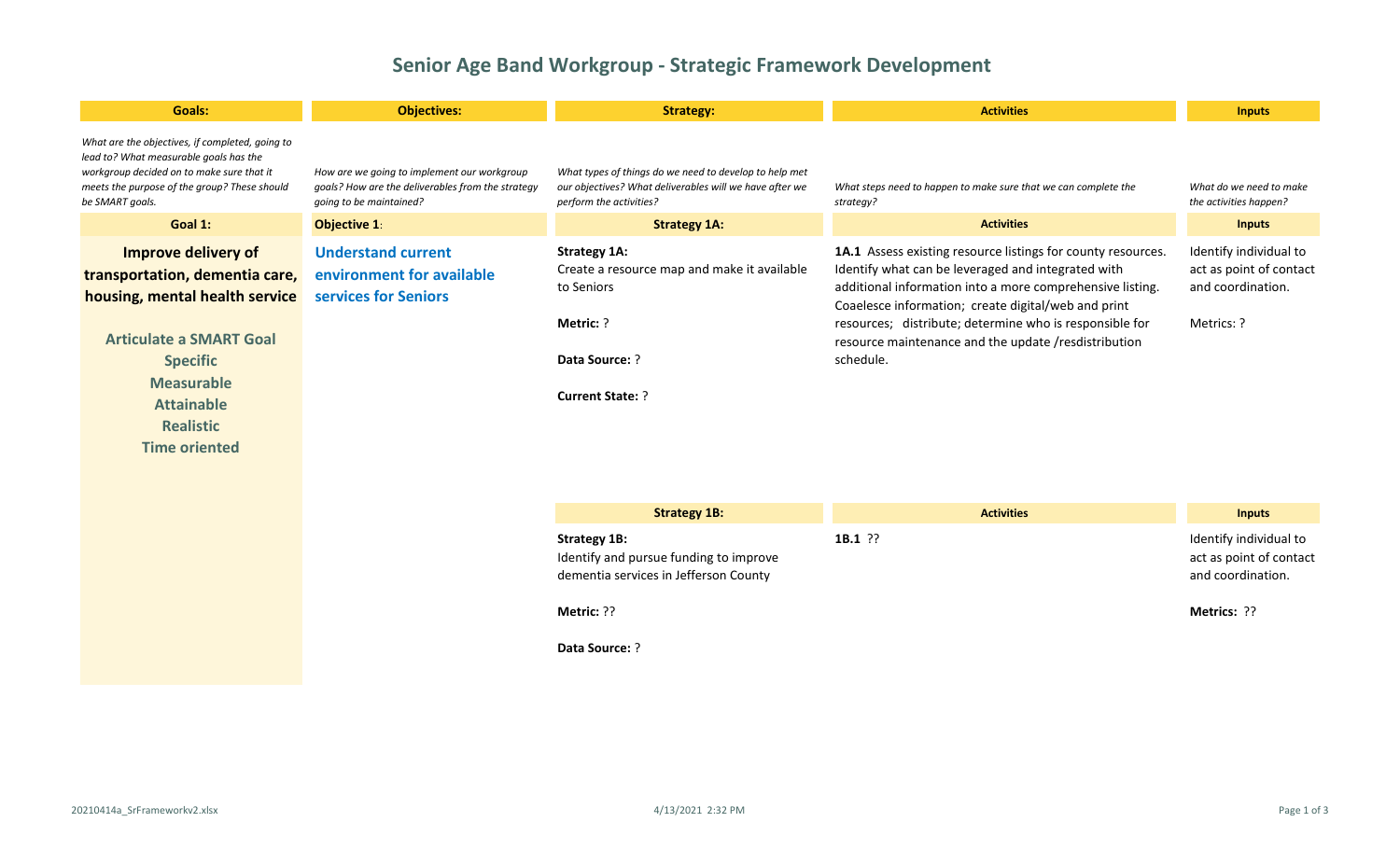## **Senior Age Band Workgroup - Strategic Framework Development**

| <b>Goals:</b>                                                                                                                                                                                                                      | <b>Objectives:</b>                                                                                                           | <b>Strategy:</b>                                                                                                                                       | <b>Activities</b>                                                            | <b>Inputs</b>                                                                         |
|------------------------------------------------------------------------------------------------------------------------------------------------------------------------------------------------------------------------------------|------------------------------------------------------------------------------------------------------------------------------|--------------------------------------------------------------------------------------------------------------------------------------------------------|------------------------------------------------------------------------------|---------------------------------------------------------------------------------------|
| What are the objectives, if completed, going to<br>lead to? What measurable goals has the<br>workgroup decided on to make sure that it<br>meets the purpose of the group? These should<br>be SMART goals.                          | How are we going to implement our workgroup<br>goals? How are the deliverables from the strategy<br>going to be maintained?  | What types of things do we need to develop to help met<br>our objectives? What deliverables will we have after we<br>perform the activities?           | What steps need to happen to make sure that we can complete the<br>strategy? | What do we need to make<br>the activities happen?                                     |
| Goal 2:                                                                                                                                                                                                                            | <b>Objective 1:</b>                                                                                                          | <b>Strategy 1a:</b>                                                                                                                                    | <b>Activities</b>                                                            | <b>Inputs</b>                                                                         |
| Improve delivery of<br>transportation, dementia care,<br>housing, mental health service<br><b>Articulate a SMART Goal</b><br><b>Specific</b><br><b>Measurable</b><br><b>Attainable</b><br><b>Realistic</b><br><b>Time oriented</b> | Develop plan to improve<br>delivery of services like housing,<br>transportation, dementia care<br>and mental Health services | <b>Strategy 1A:</b><br>Ensure Senior Housing is addressed in county<br>housing planning process and action plan<br>Metric: ??<br><b>Data Source: ?</b> | $1A.1$ ??                                                                    | Identify individual to<br>act as point of contact<br>and coordination.<br>Metrics: ?? |